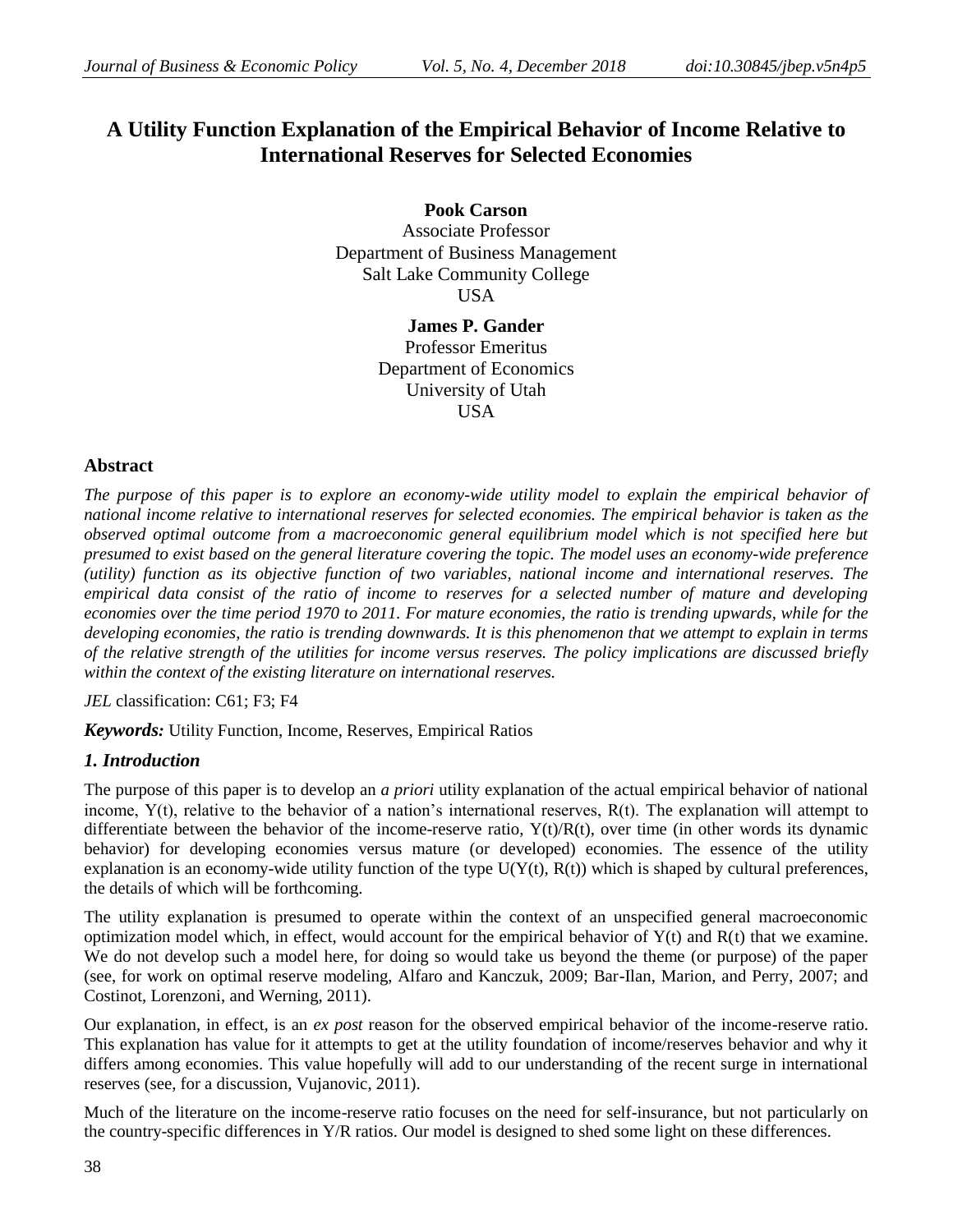The literature is very large and very current. Much of it is from the NBER, the OECD, and the IMF. It is concerned with reserves as self-insurance against sudden capital outflows, with the optimal level of reserves recognizing adjustment costs to "sudden stop" capital inflows (for example, when exports suddenly drop relative to imports), the opportunity cost (social cost) of holding reserves, the empirical determinants of reserves, the economic development role of reserves (the so-called Mercantilist effect), the policy issues related to imperfections in the current behavior of the IMF, the use of international reserves in managing a country's international debt, and probability models design to handle the optimal level of reserves under uncertainty. This is quite an array of topics, but it is not the purpose of this paper to survey this vast literature. For examples of surveys, see, Calvo, Izquierdo, and Loo-Kung (2012), Obstfeld, Shambaugh, and Taylor (2008, 2010), Moghadam (2010), and Vujanovic (2011). For an excellent set of references, see Jeanne (2007) and his model for determining the optimal level of reserves.

In the next section, we develop the utility function model. Then, in the following section, we undertake an empirical examination of the Y/R ratios for several developing and mature economies covering the time period 1970 to 2011. By choice, South East Asian countries are used to represent developing economies and the mature economies are represented by the major traders in South East Asia (the USA, Germany, and Japan). The last section has a summary and conclusions.

#### *2. The Utility Function Model*

The stock of international reserves, R(t), has four components: gold, special drawing rights, the IMF member's deposit, and foreign exchange holdings by the country's monetary authority. To simplify our explanation, we treat R(t) as homogenous financial capital and use it in aggregate form. The stock of reserves is essentially generated by a nation's exports of goods and services relative to its imports (in other words, by the current account in the balance of international payments).

The surplus on the current account can have several different uses (as the above literature topics suggest), such as adding to a country's loanable funds supply via the banking system, or purchasing foreign bonds (like China does), or adding to its reserve account holdings within its own central bank or the IMF, or reducing its international debt. While these different uses have different implications with respect to a country's income (GDP), pursing these implications is beyond the scope of our paper, for we use aggregate reserves to focus on the utility explanation of the behavior of income and reserves and take its multiple uses as given.

The utility function is given by  $U=U(Y(t), R(t))$  and, as indicated earlier, it includes the country's flow variable, Y(t), and its asset variable, R(t). The use of Y or C (consumption) in an economy's U(.) is common. Our inclusion of an asset R in  $U(.)$  is an important design feature. The presumption is that the R (and its various unspecified uses) also creates utility much like Y does with its various unspecified components. Other assets may also create utility, but their inclusion would complicate the model and would go beyond the focus of the paper.

Standard properties for U(Y(t), R(t)) are assumed. Let i index Y and j index R, so that the partial derivatives  $U_i>0$ ,  $U_i>0$ ,  $U_i<0$ ,  $U_i<0$ , and  $U_i=U_i>0$ , given continuity. The utility function is assumed to be homogeneous to the first degree (for example,  $U = Y^a R^b$ , where coefficients  $a + b =1$  and  $a > 0$  and  $b > 0$ ). These properties will be useful when examining the empirical behavior of the income/reserve ratios.

#### *3. Empirical Analysis*

Country data on income and reserves are taken from the IMF. The reserves are in current US dollars. The income data are in the national currency which was converted to US dollars by the authors using year-end exchange rates contained in the data set. Both variables are in nominal values, but since a ratio Y/R is used, no real value conversion is needed. The countries selected are in two groups, developing economies in South-East Asia (Indonesia, South Korea, Thailand, Singapore, Malaysia, the Philippines, and China—the order follows the order in the Figure 1) and mature economies that are the major trading partners with these economies (Japan, Germany, and the USA in Figure 2).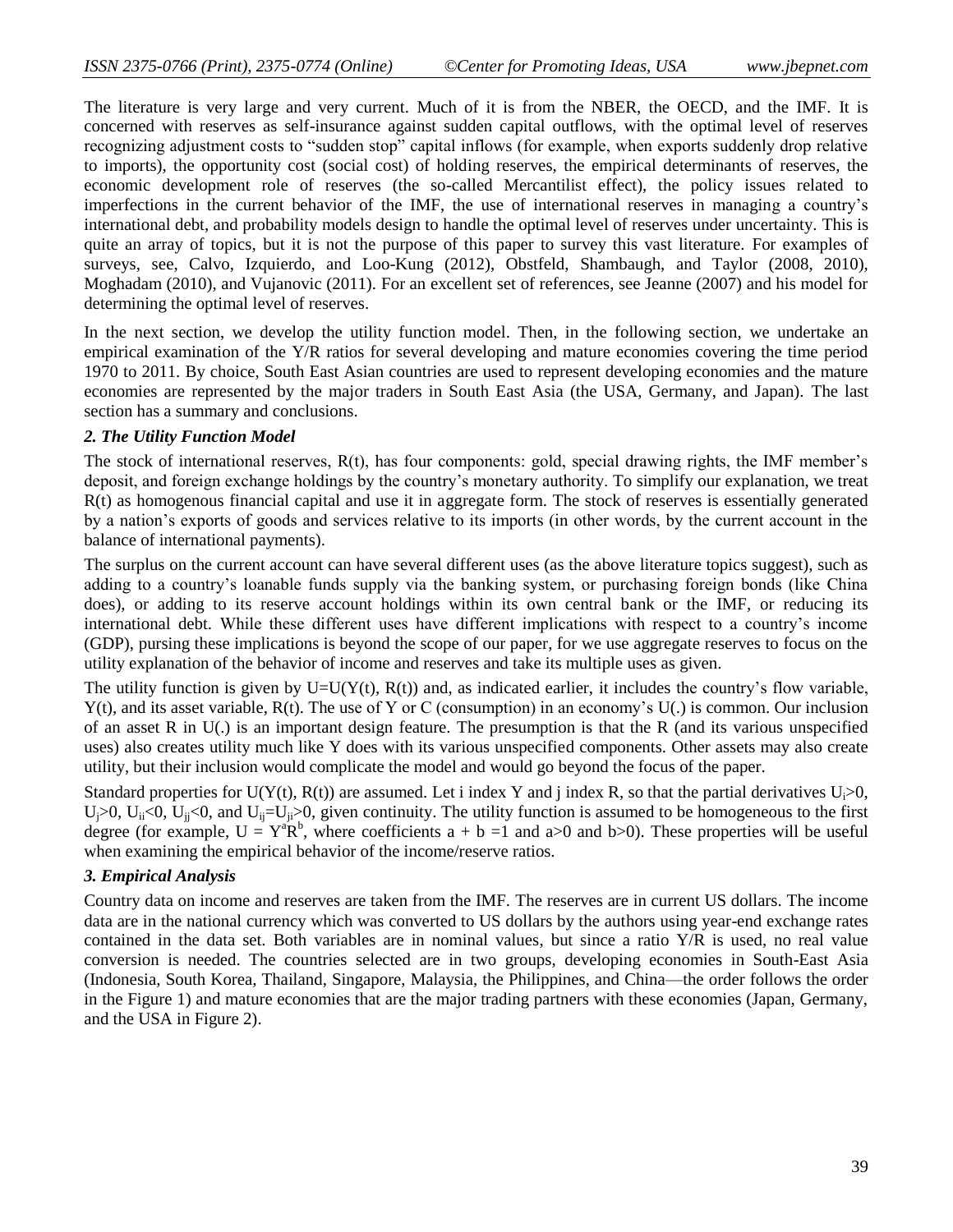

# **Developing Economies**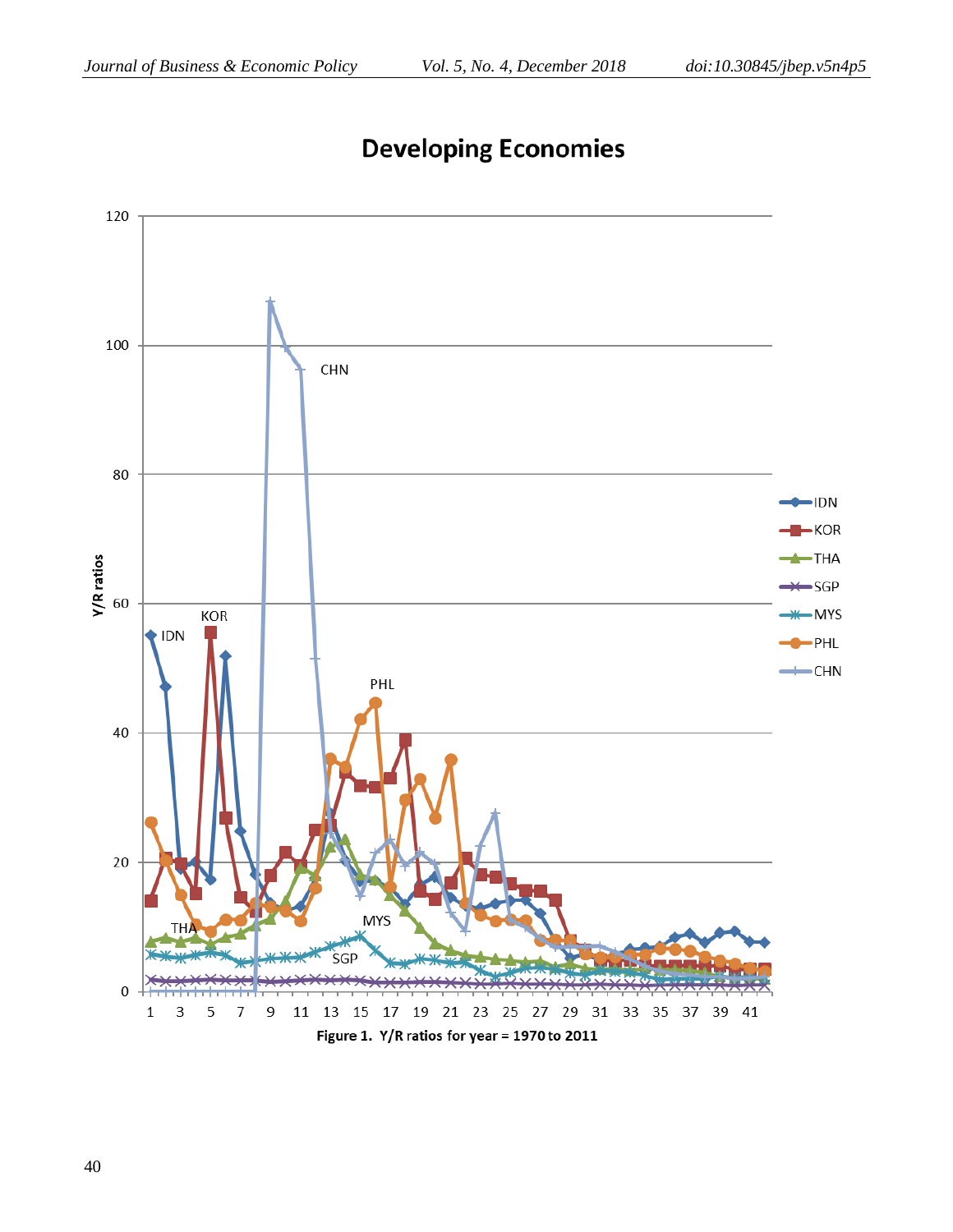

# **Mature Economies**

Figure 1 shows the time path of the Y/R ratio for the developing economies. While there exists volatility in the seven time series, since around 1982-1985 the trend is decidedly downward due to the fact that R is growing faster than Y. To give a sense of the magnitudes of the ratios observed, by order of the appearances in Figure 1, the ratios of Y/R range (from early periods to later) from about 55 to 5, 56 to 3, 24 to 2, 2 to 1, 9 to 2, 45 to 3, and 107 to 2 for China. This downward trend in the Y/R ratios is consistent with what others have observed (for example, Jeanne (2007) using the inverse, R/Y, shows an upward trend for emerging markets).

On the other hand, for the mature economies in Figure 2, with the exception of Japan, the trend is decidedly upwards. For Japan, the time series trend is downwards. The ratios range (from the early to the later period) from 59 to 5 for Japan, 11 to 72 for Germany and 72 to 190 for the USA. These empirical results for mature countries are consistent with those shown by Vujanovic (2011).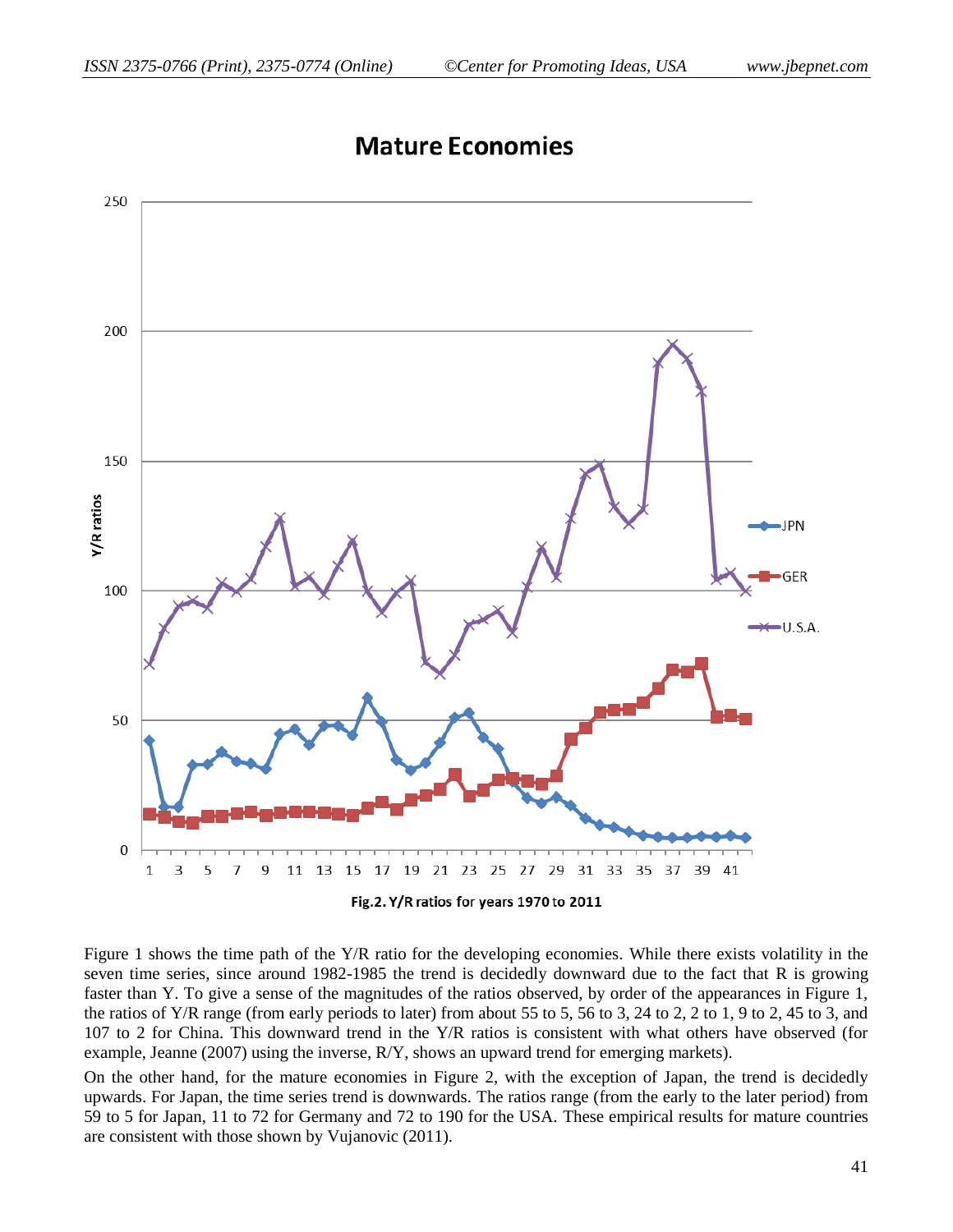What is the economic explanation in terms of the utility function of these results? If b>a, this will result in a falling  $Y/R$  ratio over time. To see this, we use the two marginals of the utility function,  $MU(Y)$  and  $MU(R)$ , to obtain stylistically,  $(b/a)(Y^*/R^*)=k$ , where k is some given constant and  $Y^*(t)$  and  $R^*(t)$  are the optimal time paths. If b=a, then, with Y\* and R\* growing at the same rate, the ratio remains constant at k. With b>a, say,  $2/3$ and 1/3 respectively, then  $(b/a)=2$  and the ratio Y\*/R\*<k, implying R\* is growing faster than Y\*, so the ratio Y/R is falling over time (the developing economy case). Alternatively, with b<a, the ratio Y\*/R\*>k, implying Y\* is growing faster than  $R^*$ , so the ratio  $Y/R$  is rising over time (the developed economy ex-Japan case).

For the developing economies, the results mean that they put relatively greater utility (welfare) value on reserves compared to national income. In terms of our model, conceptually, from the previous specification of  $U=Y^aR^b$ , if  $b>a$ , then R(t) is relatively more efficient (the elasticity with respect to U(.) is b) in generating utility compared to  $Y(t)$ . So, while both Y and R can be increasing over time (albeit, at different rates), the ratio  $Y/R$  will be falling over time. It appears that such is the case for the developing economies. The opposite is the case for the mature economies ex-Japan.

The idea that countries hold more reserves relative to income because reserves are more efficient in producing utility still leaves open the question: Why are reserves relatively more efficient (relatively more satisfying) for developing economies? Alfaro and Kanczuk (2006) argue in their stochastic model that the optimal policy is to hold no reserves. Others, for example, Calvo, Izquierdo, and Loo-Kung (2012) and Jeanne (2007) take the position that reserves are needed to finance imports as insurance against a sudden fall in exports.

There is some evidence for the insurance explanation in the data, since the Y/R ratio for the developing economies is lower than that for the developed countries. The developing economies are thus holding more "insurance" relative to income (Y) than the developed economies. Presumably, the developing economies benefit from such insurance to a greater extent than the developed economies. But the problem is that the developing nations are holding vastly *more* reserves over time, as their economies are growing. If their need for insurance were driven by their (small) size, we would expect this need to decline with growth (i.e., for Y/R to increase over time). This is not the case.

An alternative explanation is that the higher reserves preferred by developing economies is driven by their reliance on exports, which increase along with income (Y). However, the time series in Figure 1 correspond to a period of growing domestic markets in all of these developing economies, particularly South Korea and China, suggesting limits to this explanation as well.

Greater insight can be garnered by examining differences among the developed economies. Holding income constant, Germany's economy is fairly similar to that of the United States; yet Germans have consistently chosen a more conservative level of reserves, resulting in a much lower Y/R ratio. The case of Japan is even more dramatic, with a time-trend that is virtually equivalent (if less volatile) to its Asian neighbors. This trend is so different from the other developed economies that it is unlikely to be explained by variables other than differences in underlying utility.

These facts suggest that culture is likely to play a larger role in shaping the utility derived from reserves than recognized in the literature. Differences in financial attitudes and cultural perspectives toward risk taking across economies and regions can dramatically alter the efficiency with which reserves produce utility.

#### *4. Summary and Conclusions*

The empirical behavior of national income relative to international reserves was modeled by a utility function model. Fairly standard assumptions were used. The changing ratios over time are trending downwards for developing economies and upwards for mature economies, with the notable exception of Japan. These results are difficult to reconcile with common explanations in the literature, but are consistent with a utility model which allows cultural differences in preferences.

The model was not intended to address specifically how policy outcomes (such as fiscal and monetary changes) are used to control ratios or why different utility functions exist across different types of economies (mature versus developing). The facts show that they do differ and the model does offer an avenue of explanation for the difference.